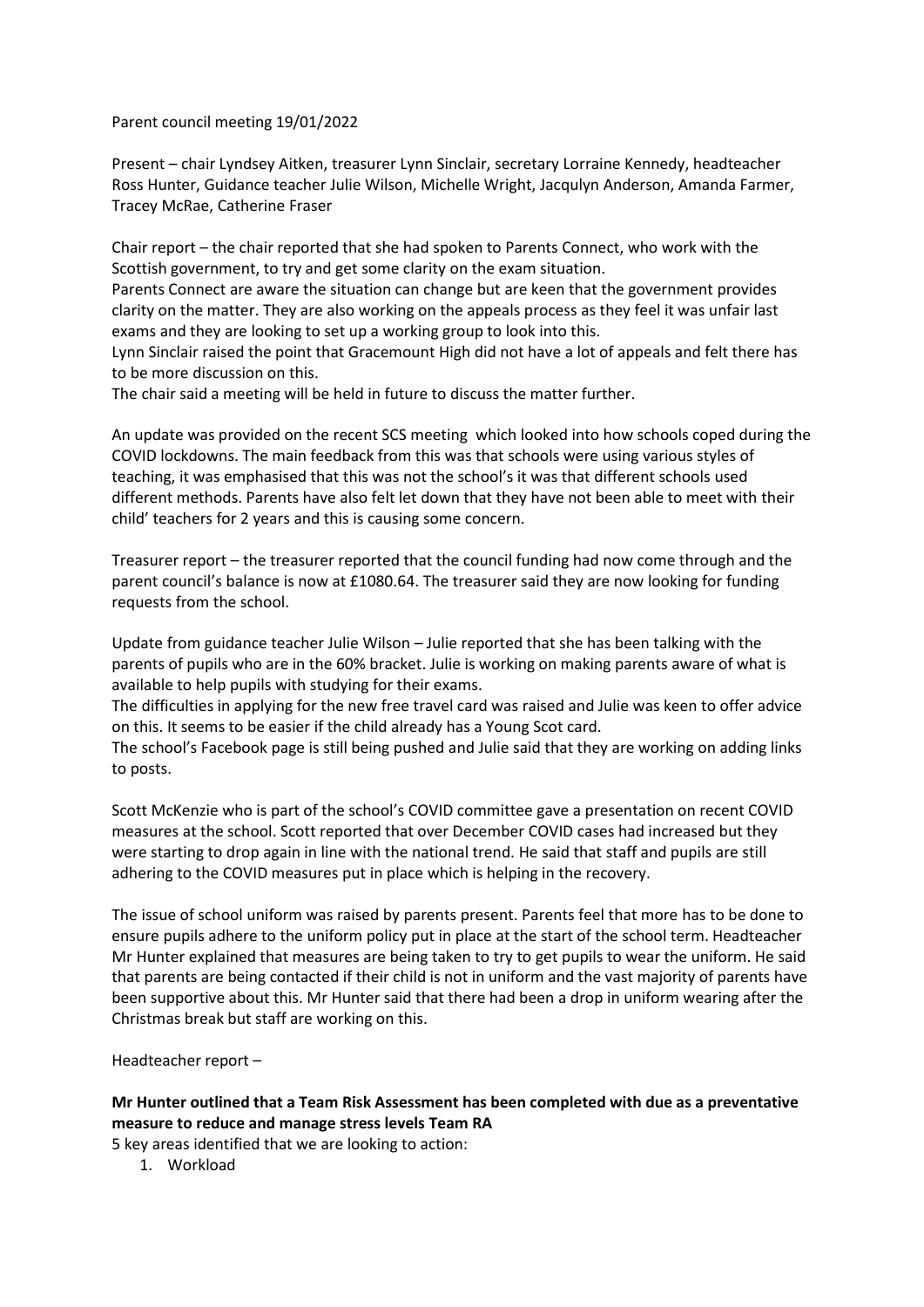- 2. IT issues
- 3. Pupil behaviour
- 4. Decision making
- 5. Team ethos rebuilding from covid

A Draft action plan in place and shared with staff. The senior Leadership team are working very hard to manage staff stress levels – directly impact on whole school.

# **Careers Event**

This event took place in January. Most sessions were delivered in school with 3 being delivered online. Evaluations will be sought from senior pupils but initial feedback was very good and the employers were very impressed with our young people. A number of young people expressed an interest in the careers and there was the option offered for some follow up work experience for some pupils in particular fields.

11 partners / 130+ pupils engage with these session Careers Week:

- Morrisons Construction (Constructions & Engineering) 20 pupils
- CodeClan (coding)  $-3$  pupils
- GlamCandy (beauty) 10 pupils
- Edinburgh Leisure (Sport & Fitness) 17 pupils
- Edinburgh Academy of Music 7 pupils
- You Can Be a Doctor (Medicine) 17 pupils
- Neilsons Solicitors (Law & Legal Services) 8 pupils
- TSB (financial Services) 13 pupils
- QA Apprenticeships (IT & Business apprenticeships) 7 pupils
- $\bullet$  Army 8 pupils
- Edinburgh Early Learning & Childcare Academy 20 pupils

## **Attendance Policy**

Mr Hunter gave an updated on approaches to attendance

## **Dress Code**

## **Mr Hunter outlined the schools rationale for their dress code policy**

- 1. To reduce financial pressure on families
- 2. To promote a greater sense of belonging and pride in the school
- 3. To promote the health and safety benefits of pupils being easily identifiable to their school.

A discussion took place regarding the schools approach and Mr Hunter will continue to address the issues related to this. Mr Hunter did stress the challenges of the Covid era and how the school were rebuilding many approaches.

## **Equalities**

Mr Hunter gave an update on equalities issues and how these are being managed in schools. Data was provided on the number of equalities issues dealt with so far. The school continues to promote its Rights Respecting School approaches at all times.

### **Attainment reviews**

Mr Hunter provide an update on attainment priorities and the work of the school hub and supports for pupil from S3 upwards.